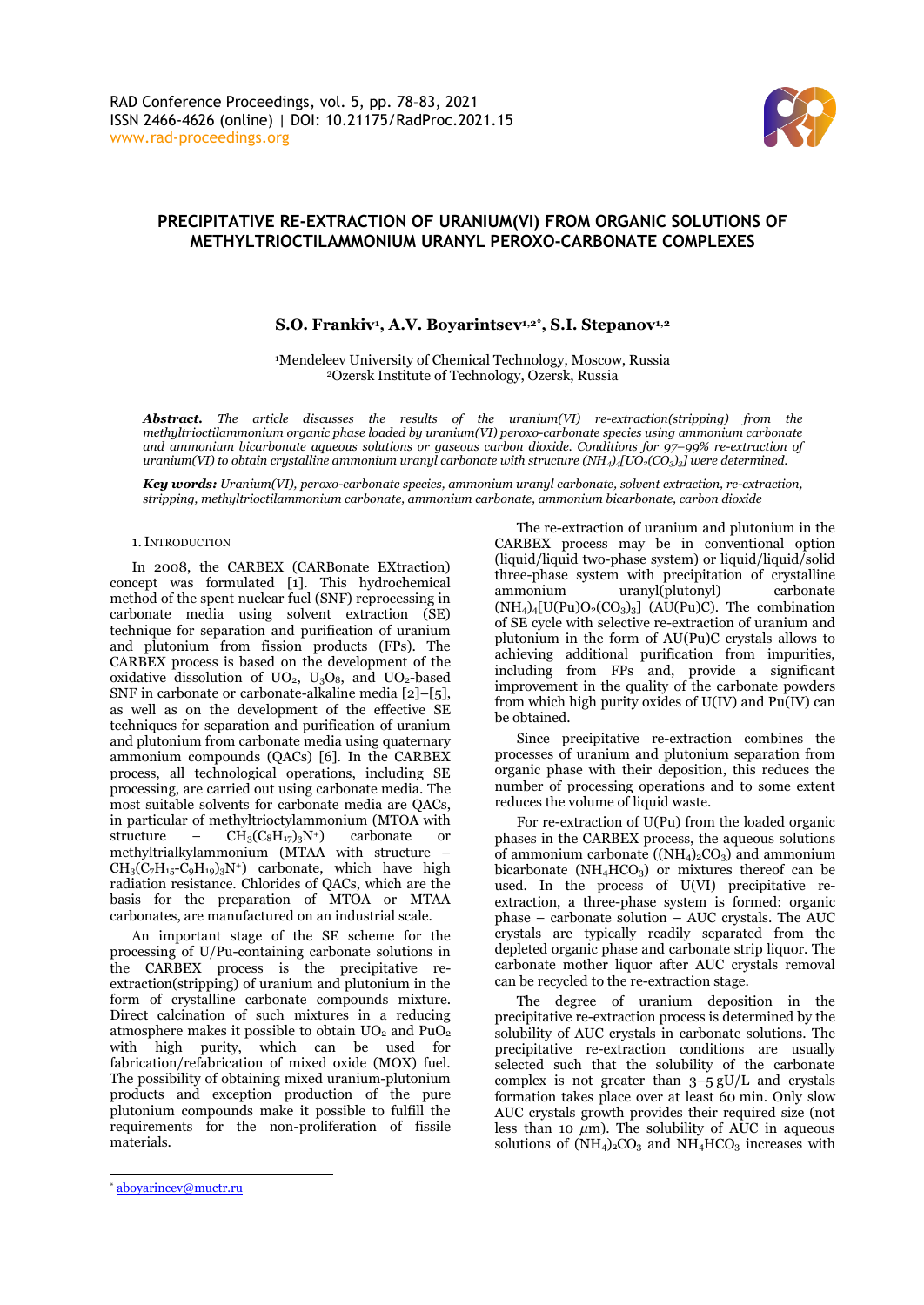the increase of temperature and decreases with the increase of salts concentration in carbonate solutions.

Precipitative re-extraction process is proposed for the separation of uranium [7,8], plutonium, and neptunium from the organic phase with neutral organophosphorus compounds (usually tri-*n*-butyl phosphate), alkyl phosphoric acids, and tertiary amines or their mixtures. In the SNF reprocessing technology, precipitative re-extraction is carried out after the SE separation and purification stage of fissile materials from impurities [9]. For precipitative reextraction of metals, aqueous solutions of oxalic acid or  $(NH_4)_2CO_3$  are usually used [7]–[9]. At the same time, it is possible to precipitate up to 99.9% of uranium, plutonium, and neptunium. After separation from the mother liquor, the crystalline carbonate precipitate is washed from the organic phase. The washed and dried carbonate precipitate is used to obtain a solid solution of uranium and plutonium dioxides. The precipitative re-extraction of uranium by  $(NH_4)_2CO_3$  aqueous solutions (with a concentration of not more than 200 g/L) with obtaining of crystalline AUC (with crystals size about  $60-80 \mu m$ ) is carried out at the  $CO<sub>3</sub><sup>2-</sup>:  $UO<sub>2</sub><sup>2+</sup>$  ratio equal to 3:1 and phase contact$ time is not less than 20–25 min [10]. An important efficiency factor of the precipitative re-extraction process is not only a high degree of metal recovery from the organic phase but also a high-value degree of deposition of the valuable component.

To solve the problems of implementation of SNF reprocessing technology in carbonate media, it is necessary to carry out studies, in particular, regarding the development of a scheme for the extraction and purification of uranium and plutonium from carbonate media in the loading/scrubbing/stripping cycle. One important step in developing such a scheme is to determine the optimal parameters of the re-extraction process.

The purpose of this article was to study and optimization the re-extraction of U(VI) as crystalline carbonate compounds from the organic phase of methyltrioctylammonium under conditions of solvent extraction separation and purification of carbonate solutions after the oxidative dissolution of SNF in the CARBEX process.

## 2. MATERIALS AND METHODS

Solid salts  $Na_2CO_3$ ,  $(NH_4)_2CO_3$ ,  $NH_4HCO_3$ , and 35% aqueous solution of  $H_2O_2$  of the chemically pure grade were used. Initial U(VI) compounds such as uranium peroxide – UO4∙4H2O and sodium tricarbonatouranylate –  $\text{Na}_{4}[\text{UO}_{2}(\text{CO}_{3})_{3}]$  were synthesized by precipitation from the concentrated aqueous solution of  $UO<sub>2</sub>(NO<sub>3</sub>)<sub>3</sub>$  [11]. Aqueous solutions of  $UO<sub>2</sub>(NO<sub>3</sub>)<sub>3</sub>$  were obtained by dissolution of chemically pure  $UO_2(NO_3)_3.6H_2O$  in the distilled water. The composition of the uranyl peroxide and sodium tricarbonatouranylate powders was confirmed by x-ray diffraction (XRD), Figure 1.

Carbonate solutions containing U(VI) in the form of mixed peroxo-carbonate species were prepared by dissolution of the crystalline  $Na<sub>4</sub>[UO<sub>2</sub>(CO<sub>3</sub>)<sub>3</sub>]$  or UO2O2∙4H2O in 1.0 mol/L solutions of H2O<sup>2</sup> or  $Na<sub>2</sub>CO<sub>3</sub>$ , respectively. The formation of mixed peroxocarbonate species of U(VI) can be described by the following chemical equations:

$$
UO2O2(s)+2Na2CO3(aq) \rightarrow Na4[UO2(O2)(CO3)2](aq)
$$
 (1)

Na4[UO2(CO3)3](s)+*x*H2O2(aq)↔ ↔Na4[UO2(O2)*x*(CO3)3–*x*](aq)+2*x*H<sup>+</sup> (aq)+*x*CO<sup>3</sup> 2– (aq) (2)

where  $x = 1$  or 2.

In  $Na_2CO_3-H_2O_2$  aqueous solutions, the formation of polynuclear species of U(VI):  $[(UO<sub>2</sub>)<sub>2</sub>(O<sub>2</sub>)(CO<sub>3</sub>)<sub>4</sub>]$ <sup>6-</sup> or [(UO2)3(O2)2(CO3)4]<sup>6–</sup> can also occur [12]–[14].

Solvent extraction and re-extraction procedures were carried out in 10–25 mL glass separation funnels at 25±2°C. The phase mixing time was 20–120 min. Methyltrioctylammonium carbonate as the solvent was used. This compound was synthesized by the original technique. Toluene of the chemically pure grade was used as a diluent. Solvent extraction of U(VI) was carried out using 0.5 mol/L solution of MTOA carbonate in toluene.



 $Na_4[UO_2(CO_3)_3]$  powders

The re-extraction yield of  $U(VI)$   $(Re(U(VI)))$  was determined from the decrease in the U(VI) concentration in the organic phase:  $Re(U(VI))$  =  $(([U(VI)]_{ORG.INIT}) - [U(VI)]_{ORG.EQ}) / [U(VI)]_{ORG.INIT}) \cdot 10$ 0, where  $[U(VI)]_{ORG.INIT}$  and  $[U(VI)]_{ORG.EQ}$  denote the U(VI) concentrations in the initial organic and organic phase after re-extraction (at equilibrium conditions).

The concentration of U(VI) in the organic phases after re-extraction was determined from the difference in the U(VI) concentration in the aqueous phases after re-extraction (at equilibrium conditions) and stock solution taking into account the organic-to-aqueous (О/A) phase volume ratio:  $[U(VI)]_{ORG.EQ} = ([U(VI)]_{AQ.EQ} - [U(VI)]_{AQ,STRIP}) / (O/A)$ where  $[U(VI)]_{AQ,STRIP}$  and  $[U(VI)]_{AQ,EQ}$  denote the U(VI) concentrations in the strip solution and aqueous phase after re-extraction (at equilibrium conditions).

| Extraction | οf | $[UO_2(O_2)_x(CO_3)_{3-x}]^{4-}$                                               |  |
|------------|----|--------------------------------------------------------------------------------|--|
|            |    | $[(UO2)2(O2)(CO3)4]$ <sup>6-</sup> or $[(UO2)3(O2)2(CO3)4]$ <sup>6-</sup> with |  |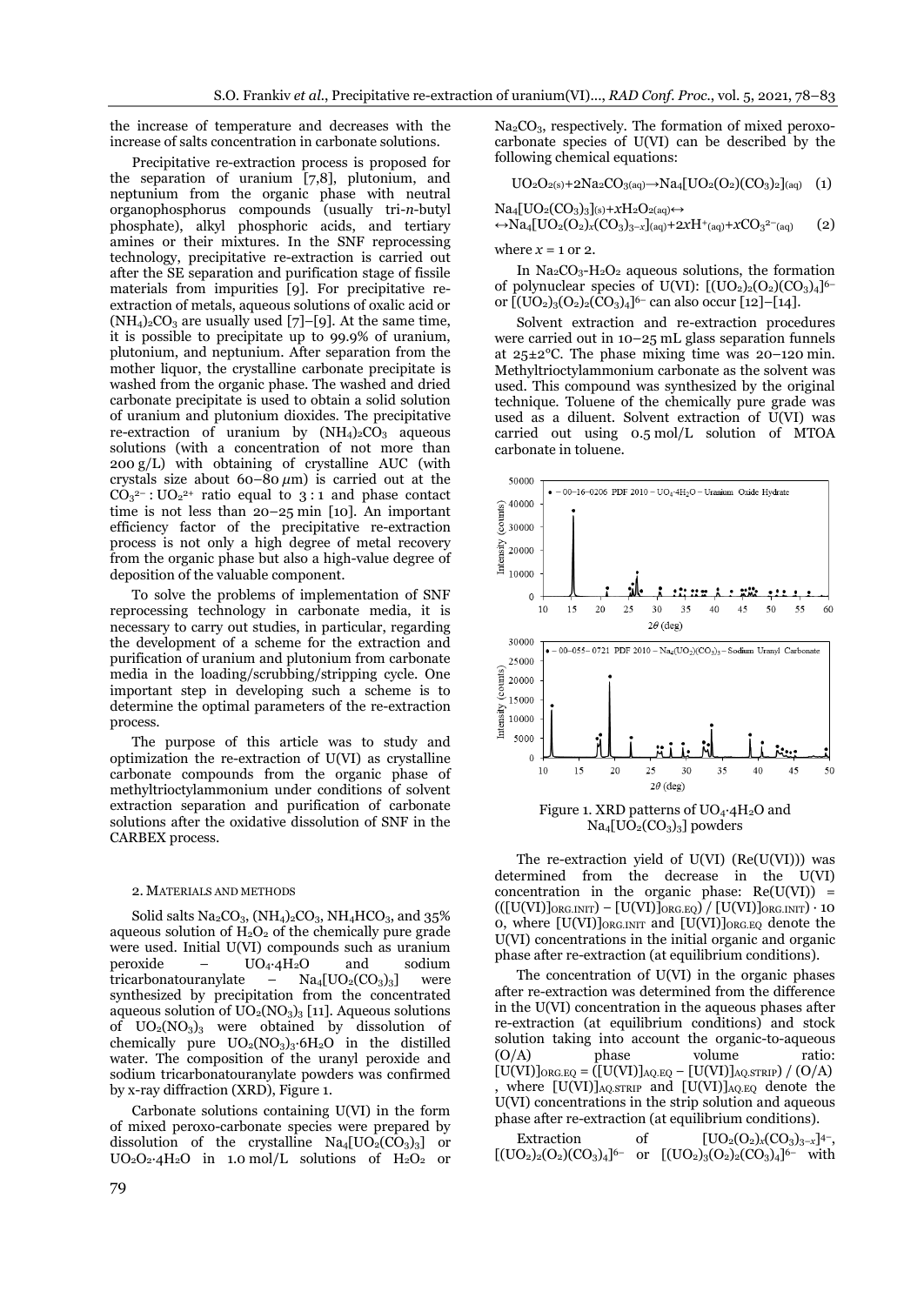MTOA carbonate from carbonate solutions can be described by following chemical equations [12]–[14]:

$$
2(R_4N)_2CO_{3(\text{org})} + Na_4[UO_2(O_2)_x(CO_3)_{3-x}]_{(aq)} \leftrightarrow (R_4N)_4[UO_2(O_2)_x(CO_3)_{3-x}]_{(\text{org})} + 2Na_2CO_{3(aq)}
$$
(3)

$$
3(R_4N)_2CO_{3(org)}+Na_6[(UO_2)_2(O_2)(CO_3)_4]_{(aq)} \leftrightarrow (R_4N)_6[(UO_2)_2(O_2)(CO_3)_4]_{(org)}+3Na_2CO_{3(aq)} \tag{4}
$$

$$
3(R_4N)_2CO_{3(\text{org})} + \text{Na6}[(UO_2)_3(O_2)_2(CO_3)_4]_{(aq)} \leftrightarrow \n\leftrightarrow (R_4N)_6[(UO_2)_3(O_2)_2(CO_3)_4]_{(\text{org})} + 3\text{Na}_2CO_{3(aq)}
$$
(5)

where  $R_4N$  is a quaternary ammonium cation (MTOA).

To study the U(VI) re-extraction processes, individual organic phases with concentrations from 20 gU(VI)/L to 140 gU(VI)/L not containing other metals were obtained.

The content of U(VI) in the aqueous solutions with concentration over 1.0 g/L was established by titration, using 8.4 mmol/L solution of ammonium vanadate as the titrant and diphenylamine-4-sulfonic acid sodium salt as the indicator [15]. The content of U(VI) in the solutions with concentration lower than  $1.0 \text{ g/L}$  was established by the spectrophotometry method with Arsenazo III, per the absorbance spectra of the green-<br>blue complex compound arsenazo-uranyl blue complex compound arsenazo-uranyl  $(\lambda_{\text{max}} = 651 \text{ nm}, \text{ detection limit } \sim 0.025 - 0.05 \mu\text{g U/L})$ [16]. The relative error for the determination of the U(VI) concentration in the stock solutions and aqueous phases after re-extraction was not more than 0.5%.

The phase content of the powders was established from the XRD data of the samples. The XRD spectra were obtained with a D2 PHASER Bruker. The spectra were analyzed, and the phase content was established using the PDF 2010 database and TOPAS structural refinement software.

#### 3. RESULTS AND DISCUSSION

## *3.1. Re-extraction of uranium(VI) from the MTOA organic phase loaded by peroxo-carbonate species using aqueous solutions of (NH4)2CO<sup>3</sup>*

Re-extraction of U(VI) from the MTOA organic phase loaded by carbonate and mixed peroxocarbonate species without crystallization of AUC is possible when using the diluted (<15% wt) solutions of  $(NH_4)_2CO_3$ . The process of U(VI) re-extraction under such conditions proceeds according to the anion exchange mechanism with distribution in the aqueous phase of mixed peroxo-carbonate species  $\overline{(NH_4)_4[}UO_2(O_2)_x(CO_3)_{3-x}], \overline{(NH_4)_6[}(UO_2)_2(O_2)(CO_3)_4],$ and  $(NH_4)_6[(UO_2)_3(O_2)_2(CO_3)_4]$  (composition was established by UV-Vis spectroscopy) and MTOA carbonate in the organic phase. The formation and crystallization of AUC in the aqueous phase, in this case, did not occur. To obtain concentrated U(VI) containing carbonate solutions after re-extraction and crystallization of AUC, it is necessary to use concentrated solutions  $(NH_4)_2CO_3$  and to carry out a multistage countercurrent process at high О/A ratios.

Table 1. Re-extraction of uranium(VI) from the MTOA organic phase loaded by peroxo-carbonate species, containing 136.0 gU(VI)/L using 6% aqueous (NH<sub>4</sub>)<sub>2</sub>CO<sub>3</sub> solution. O/A = 1/1, phase mixing time (τ) – 60 min. [U(VI)]<sub>AQ.STRIP</sub> – concentration of U(VI) in the strip solution,  $[U(VI)]_{\text{ORG.EO}}$  – equilibrium concentration of U(VI) in the organic phase,  $[U(VI)]_{\text{AQ.EQ}}$  – equilibrium concentration of U(VI) in the aqueous phase

| $No$ step | $[\mathrm{U}(\mathrm{VI})]_{\mathrm{AQ. STRIP}},\mathrm{g}/\mathrm{L}$ | $[\mathrm{U}(\mathrm{VI})]_{\mathrm{ORG}.\mathrm{EQ}}, \mathrm{g}/\mathrm{L}$ | $[U(VI)]_{AQ.EQ}$ , $g/L$ | Re(U(VI)), %    |
|-----------|------------------------------------------------------------------------|-------------------------------------------------------------------------------|---------------------------|-----------------|
|           | 0.0                                                                    | $30.0 \pm 0.27$                                                               | $106.0 \pm 0.37$          | 77.9±0.62       |
| 2         | $106.0 \pm 0.37$                                                       | $106.0 \pm 0.95$                                                              | $136.0 \pm 0.54$          | $26.5 \pm 0.21$ |
|           | $136.0 \pm 0.54$                                                       | $125.0 \pm 0.88$                                                              | 147.0±0.44                | $8.1 \pm 0.06$  |
|           | 147.0±0.44                                                             | 131.7±0.92                                                                    | $151.3 \pm 0.45$          | $3.2 \pm 0.02$  |

When used of 6% aqueous  $(NH_4)_2CO_3$  solution for re-extraction of U(VI) from the organic phase containing 136 gU(VI)/L in the form of peroxocarbonate species, the Re(U(VI)) value for one step was made 77.9±0.62%, Table 1. Uranium(VI) concentration in the aqueous phase after re-extraction was 106 g/L. The aqueous phase was colored orange, which is characteristic of peroxo-carbonate species of U(VI). During successive stages of re-extraction with the same portion of 6% aqueous  $(NH<sub>4</sub>)<sub>2</sub>CO<sub>3</sub>$  solution for reextraction of fresh portions of U(VI)-loaded organic phase, accumulation of U(VI) takes place in the aqueous phase. The concentration of U(VI) after the four-step re-extraction mode was  $151.3 \text{ g/L}$  and the crystallization of the carbonate complexes of U(VI) did not occur. However, the increase in the number of reextraction steps results in a decrease in the Re(U(VI)) value at each subsequent step, which is associated with a decrease of the  $(NH<sub>4</sub>)<sub>2</sub>CO<sub>3</sub>$  concentration in the strip solution as a result of chemical interaction with the U(VI)-loaded organic phase, Table 1.

The results obtained confirm the assumption that the re-extraction under these conditions proceeds according to the anion exchange mechanism, as a result of which mixed peroxo-carbonate species of U(VI) are distributed into the aqueous phase. The solubility of this species is significantly higher than the solubility of AUC in carbonate solutions. The formation and crystallization of AUC, in this case, do not occur. High solubility of U(VI) peroxo-carbonate species in carbonate solutions leads to the obtaining of U(VI) containing solutions with high concentrations.

The re-extraction of U(VI) in the form of peroxocarbonate species according to the anion exchange mechanism can be expressed in the form of the following equations:

$$
(R_4N)_4[UO_2(O_2)_x(CO_3)_{3-x}](_{org})+2(NH_4)_2CO_{3(aq)} \leftrightarrow \\ \leftrightarrow 2(R_4N)_2CO_{3(org)}+(NH_4)_4[UO_2(O_2)_x(CO_3)_{3-x}](_{aq}) \qquad (6)
$$

 $(R_4N)_6[(UO_2)_2(O_2)(CO_3)_4]_{(org)}+3(NH_4)_2CO_{3(aq)} \leftrightarrow$  $\leftrightarrow$ 3(R<sub>4</sub>N)<sub>2</sub>CO<sub>3(org</sub>)+(NH<sub>4</sub>)<sub>6</sub>[(UO<sub>2</sub>)<sub>2</sub>(O<sub>2</sub>)(CO<sub>3</sub>)<sub>4</sub>]<sub>(aq)</sub> (7)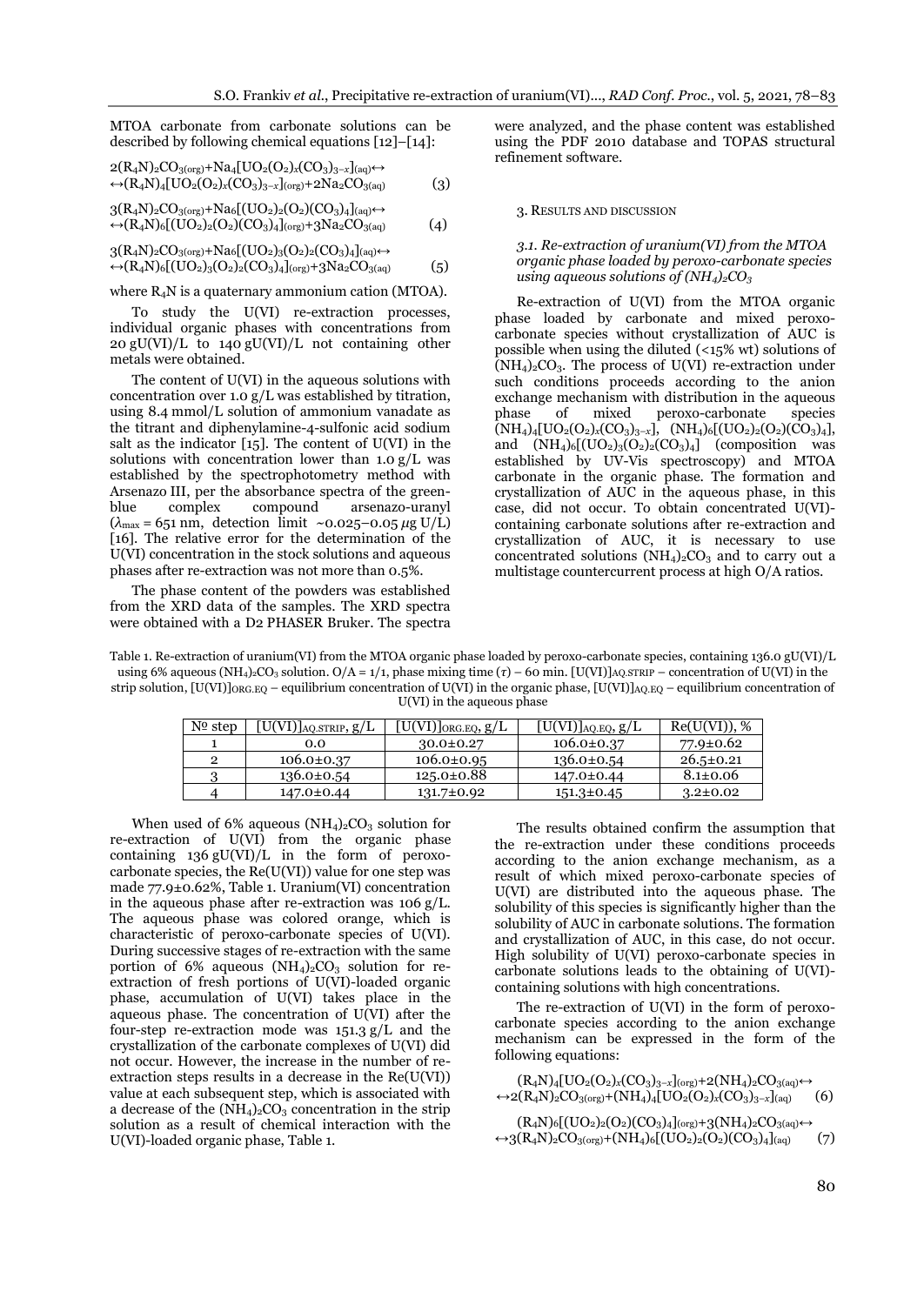$(R_4N)_6[(UO_2)_3(O_2)_2(CO_3)_4]_{\text{(org)}}+3(NH_4)_2CO_{3(aq)} \leftrightarrow$  $\leftrightarrow$ 3(R<sub>4</sub>N)<sub>2</sub>CO<sub>3(org</sub>)+(NH<sub>4</sub>)<sub>6</sub>[(UO<sub>2</sub>)<sub>3</sub>(O<sub>2</sub>)<sub>2</sub>(CO<sub>3</sub>)<sub>4</sub>]<sub>(aq)</sub> (8)

Increasing  $O/A$  ratios from 1 to  $5-3$  leads to decrease in the Re(U(VI)) value for one step from 77.9±0.62% to 5.7–16.7%.

In the CARBEX process at the stage of uranium and plutonium re-extraction, it is necessary to obtain crystalline  $(NH_4)_4$ [ $(UO_2)(CO_3)_3$ ] and  $(NH_4)$ <sub>4</sub>[(PuO<sub>2</sub>)(CO<sub>3</sub>)<sub>3</sub>], which after drying are used to obtain powders  $UO<sub>2</sub>$  and  $PuO<sub>2</sub>$  suitable for the MOX fuel fabrication. Therefore, in the re-extraction process, it is necessary to create conditions for the high depth of uranium and plutonium crystallization in the form of AUC/APuC mixture. To do this, it is necessary to provide conditions for decomposition of U(VI) peroxo-carbonate species in the carbonate solutions that have high solubility and make it difficult for AUC/APuC crystallization to the re-extraction step.

To decomposition of stable peroxo-carbonate species of U(VI) in carbonate solutions and increase the degree of deposition of U(VI) in the form of AUC crystals, a carbonation method using gaseous carbon dioxide  $(CO<sub>2</sub>(g))$  can be used. During bubbling of  $CO<sub>2</sub>(g)$  through the layer of the aqueous solution, carbonic acid  $(H_2CO_3)$  is formed. This can lead to the hydrolysis of U(VI) peroxo-carbonate species and formation of slightly soluble species – uranyl carbonate  $(UO<sub>2</sub>CO<sub>3</sub>)$  and polynuclear hydrolyzed species of U(VI) that can be also used to obtain uranium oxides. Another option for decomposition of the U(VI) peroxo-

carbonate species may be to increase the concentration of  $(NH_4)_2CO_3$  in the strip solution. In this case, the chemical equilibrium in the carbonate solutions should shift towards the formation of carbonate species, mainly the most stable AUC. With an excess of  $CO<sub>3</sub><sup>2</sup>$  $/HCO<sub>3</sub>$  ions in carbonate solutions, there is a reaction of exchange of peroxide ligands  $(O_2^2)$  in the mixed peroxo-carbonate species of U(VI) into carbonate ligands. The products of these reactions are carbonate species of U(VI) whose composition corresponds to the general formulae  $[UO_2(CO_3)_x]^{2-2x}$ , where  $x = 2$  or 3. It should be noted that the formation of uranyl tricarbonate complex  $[UO_2(CO_3)_3]^{4-}$  is most suitable because the solubility of uranyl dicarbonate complex  $[UO<sub>2</sub>(CO<sub>3</sub>)<sub>2</sub>(H<sub>2</sub>O)<sub>2</sub>]$ <sup>2-</sup> is significantly higher and this leads to a decrease in the degree of deposition of U(VI) at precipitative re-extraction [17].

## *2.2. Precipitative re-extraction of uranium(VI) from the MTOA organic phase loaded by peroxocarbonate species using (NH4)2CO<sup>3</sup> and NH4HCO<sup>3</sup> in the presence of gaseous CO<sup>2</sup>*

The study of U(VI) re-extraction in the  $CO<sub>2</sub>(g)$ media was carried out in two modes. According to the first mode,  $CO<sub>2</sub>(g)$  (with flow rate 0.5 L/min) was bubbled through the layer of aqueous-organic emulsion. According to the second mode, re-extraction was carried out in a steel autoclave with overpressure of  $CO<sub>2</sub>(g)$  ( $p(CO<sub>2</sub>)$ ) equal to 5 atm.

| Table 2. Re-extraction of uranium(VI) from the MTOA organic phase loaded by peroxo-carbonate species, using $(NH_4)_2CO_3$ and               |
|----------------------------------------------------------------------------------------------------------------------------------------------|
| $NH_4HCO_3$ aqueous solutions in the presence of gaseous $CO_2$ . [U(VI)] $ORGINT$ – concentration of U(VI) in the initial organic solution. |

| Nº             | Conditions                  | Reagent                                                | O/A | $[\mathrm{U}(\mathrm{VI})]_{\mathrm{ORG.\ INT}},$<br>g/L | $[\mathrm{U}(\mathrm{VI})]_{\mathrm{ORG.\ EQ}},$<br>g/L | $[\mathrm{U}(\mathrm{VI})]_{\text{AQ.EQ}},$<br>g/L | Re(U(VI)),<br>% |
|----------------|-----------------------------|--------------------------------------------------------|-----|----------------------------------------------------------|---------------------------------------------------------|----------------------------------------------------|-----------------|
|                | Bubbling of                 | $20\%$ (NH <sub>4</sub> ) <sub>2</sub> CO <sub>3</sub> |     | $22.5 \pm 0.09$                                          | $0.4 \pm 0.001$                                         | $22.1 \pm 0.08$                                    | $98.2 \pm 0.69$ |
| $\overline{2}$ | CO <sub>2</sub> (g)         | $10\% \mathrm{NH}_4\mathrm{HCO}_3$                     | 1/1 | $25.6 \pm 0.07$                                          | $2.6 \pm 0.008$                                         | $23.0 \pm 0.08$                                    | $89.8 \pm 0.63$ |
| 3              | (flow rate)<br>$0.5$ L/min) | $10\%$ (NH <sub>4</sub> ) <sub>2</sub> CO <sub>3</sub> | 3/1 | $19.5 \pm 0.04$                                          | $10.0 \pm 0.04$                                         | $27.3 \pm 0.11$                                    | 48.7±0.39       |
|                | $p(CO2) = 5$ atm            |                                                        |     | $21.8 \pm 0.07$                                          | $0.5 \pm 0.003$                                         | $21.3 \pm 0.12$                                    | $97.7 \pm 0.69$ |
|                | (in autoclave)              | $1\%$ (NH <sub>4</sub> ) <sub>2</sub> CO <sub>3</sub>  | 1/1 | $21.8 \pm 0.07$                                          | $21.3 \pm 0.06$                                         | $0.5 \pm 0.01$                                     | $2.3 \pm 0.02$  |

Table 3. Re-extraction of uranium(VI) from the MTOA organic phase loaded by peroxo-carbonate species, containing 136.0 gU(VI)/L using 6% aqueous (NH4)2CO<sup>3</sup> solution in the presence of gaseous CO<sup>2</sup> (flow rate 0.5 L/min). О/A = 1/1, *τ* – 120 min

| Nº step | $[U(VI)]_{ORG. INT}$ , $g/L$ | $[U(VI)]_{ORG.EQ}, g/L$ | $[U(VI)]_{AQ,EQ}$ , $g/L$ | Re(U(VI)), %    |
|---------|------------------------------|-------------------------|---------------------------|-----------------|
|         | $136.0 \pm 0.55$             | $36.0 \pm 0.15$         | $60.0 \pm 0.26$           | $73.5 \pm 0.58$ |
|         | $36.0 \pm 0.14$              | $15.0 \pm 0.06$         | $6.0 \pm 0.03$            | $58.3 \pm 0.52$ |



Figure 2. XRD pattern of carbonate precipitate after re-extraction of U(VI) from organic phase containing 22.5 gU(VI)/L with 20% (NH<sub>4</sub>)<sub>2</sub>CO<sub>3</sub> solution in the presence of  $CO<sub>2</sub>(g)$ 

The formation of AUC crystals during the reextraction process was observed only if 20% solution  $(NH<sub>4</sub>)<sub>2</sub>CO<sub>3</sub>$  was used. The formation of a bright yellow precipitate occurred after 10 min of  $CO<sub>2</sub>(g)$  bubbling. The crystallization of AUC shifts the equilibrium of the system towards the extraction of U(VI) from the organic phase into the carbonate solution. The  $Re(U(VI))$  value, in this case, was more than 98%, Table 2. The obtained carbonate precipitate was monophasic crystalline  $(NH<sub>4</sub>)<sub>4</sub>$ [(UO<sub>2</sub>)(CO<sub>3</sub>)<sub>3</sub>] powder, Figure 2.

Decrease of  $(NH_4)_2CO_3$  concentration from 20% to 10% and increase of O/A ratio from 1/1 to 3/1 resulted in decrease of  $Re(U(VI))$  value from  $98.2 \pm 0.69\%$  to 48.7±0.39%, Table 2. The only product (by XRD data)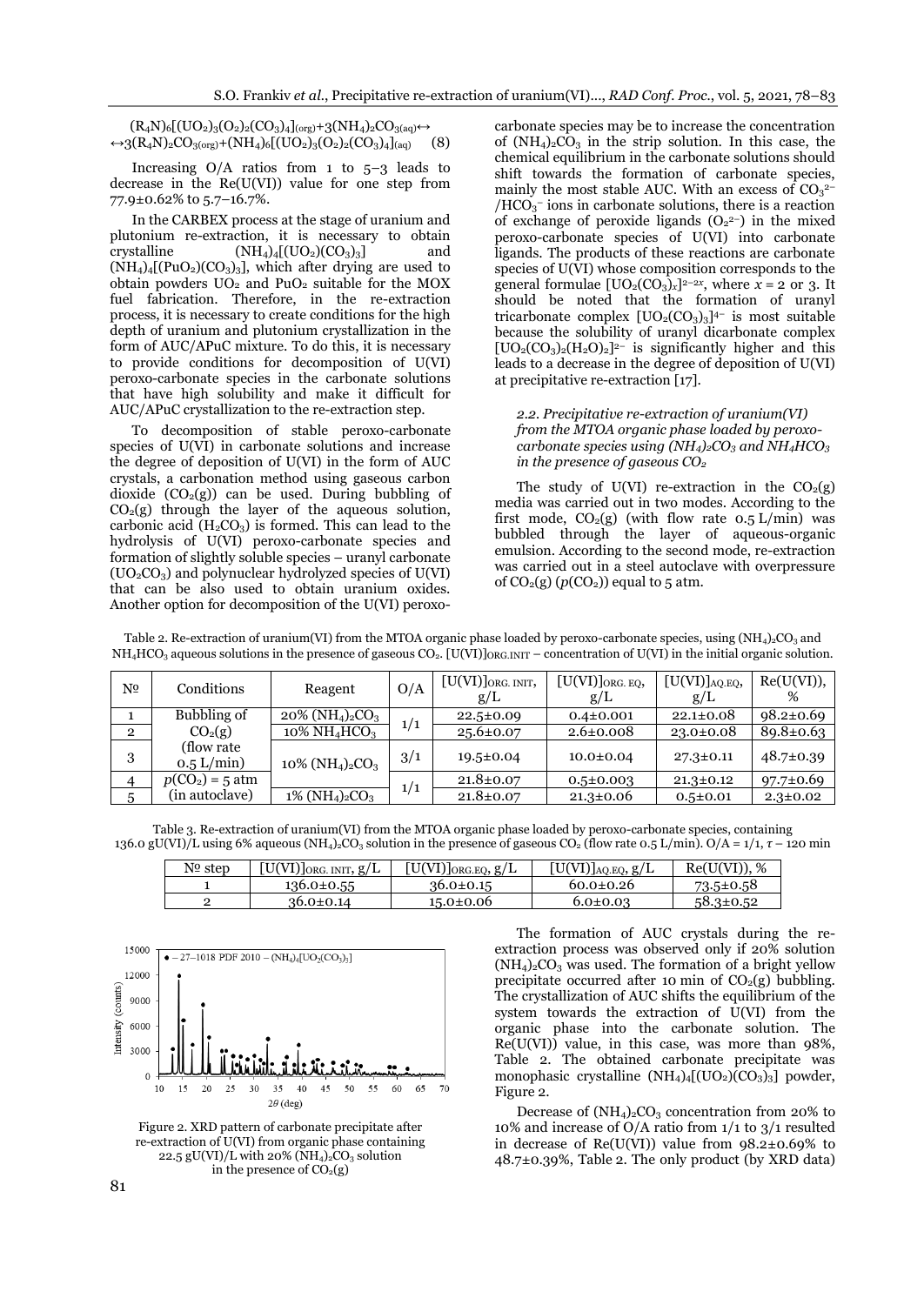of AUC thermal decomposition in an oxygen atmosphere at 750°C for 4 hrs was triuranium octaoxide  $(U_3O_8)$ .

An increase of Re(U(VI)) value in the presence of  $CO<sub>2</sub>(g)$  is associated with the formation of  $H<sub>2</sub>CO<sub>3</sub>$ :

$$
CO_{2(g)} + H_2O \leftrightarrow H_2CO_{3(aq)} \tag{9}
$$

Carbonic acid catalyzes the decomposition processes of U(VI) mixed peroxo-carbonate species:

$$
(\text{NH}_4)_4[\text{UO}_2(\text{O}_2)_x(\text{CO}_3)_3]_{(aq)} + x\text{H}_2\text{CO}_3(aq) \rightarrow \rightarrow (\text{NH}_4)_4[\text{UO}_2(\text{CO}_3)_3]_{(aq)} + x\text{H}_2\text{O}_2(aq)
$$
(10)

where  $x = 1$  or 2.

In the presence of  $CO<sub>2</sub>(g)$  also the formation of  $NH<sub>4</sub>HCO<sub>3</sub>$ :

$$
(NH4)2CO3(aq)+CO2(g) \rightarrow 2NH4HCO3(aq)
$$
 (11)

The main decomposition product of the U(VI) peroxo-carbonate species is AUC, whose degree of deposition is increased in the presence of  $CO<sub>2</sub>(g)$ . Hydrogen peroxide released into the carbonate solution according to equation 10 is completely decomposed within  $10-15$  min to form  $H_2O$  and  $O_2$ . Products of  $[UO<sub>2</sub>(CO<sub>3</sub>)<sub>3</sub>]$ <sup>4-</sup> 4- and  $[UO_2(CO_3)_2]^{2-}$ hydrolysis in the presence of  $H_2CO_3$  may be

The total  $Re(U(VI))$  value equal to 89% was achieved in two successive re-extraction steps under bubbling of  $CO<sub>2</sub>(g)$ , Table 3. polynuclear hydrolyzed species of  $U(VI)$  and  $UO<sub>2</sub>CO<sub>3</sub>$ [18]. The hydrolysis reaction equation of the carbonate species of U(VI) in the presence of  $H_2CO_3$  can be written as follows:

$$
(\text{NH}_4)_{2x-2}[\text{UO}_2(\text{CO}_3)_x]_{(aq)} + (x-1)\text{H}_2\text{CO}_{3(aq)} \rightarrow \text{UO}_2\text{CO}_{3(s)} + (x-1)\text{NH}_4\text{HCO}_{3(aq)} \tag{12}
$$

where  $x = 2$  or 3.

Uranyl carbonate and other hydrolyzed species may also serve as suitable initial materials for the production of  $UO<sub>2</sub>$  and  $U<sub>3</sub>O<sub>8</sub>$ . However, the hydrolysis of AUCs in the systems under investigation does not appear to proceed. In the crystalline carbonate precipitates composition formed during re-extraction for all systems studied in the work, no phases other than AUC were found (according to the XRD analysis data).

Increasing the  $(NH<sub>4</sub>)<sub>2</sub>CO<sub>3</sub>$  concentration from 6% to 20% does not significantly increase the Re(U(VI)) value. For two steps, the total value of  $Re(U(VI))$  was 90.8%, Table 4.

Table 4. Re-extraction of uranium(VI) from the MTOA organic phase loaded by peroxo-carbonate species, containing 87.3 gU(VI)/L using 20% aqueous (NH<sub>4</sub>)<sub>2</sub>CO<sub>3</sub> solution in the presence of gaseous CO<sub>2</sub> (flow rate 0.5 L/min). O/A = 1/1,  $\tau$  – 60 min

| Nº step | $[U(VI)]_{ORG. INTT, g/L}$ | $[U(VI)]_{ORG.EQ}, g/L$ | $[U(VI)]_{AQ.EQ}$ , $g/L$ | Re(U(VI)), %    |
|---------|----------------------------|-------------------------|---------------------------|-----------------|
|         | $87.3 \pm 0.35$            | $39.6 \pm 0.16$         | $43.8 \pm 0.16$           | $54.6 \pm 0.44$ |
|         | $39.6 \pm 0.19$            | $8.0 \pm 0.03$          | $6.4 \pm 0.02$            | 79.8±0.72       |

When used  $20\%$  (NH<sub>4</sub>)<sub>2</sub>CO<sub>3</sub> solution, a wellcrystallized AUC is formed. An increase of the  $(NH_4)_2CO_3$  concentration leads to an increase of the concentration of  $NH_4HCO_3$  in the systems with  $CO_2(g)$ (equation 11). The solid carbonate products of reextraction in such cases were a mixture of AUC and  $NH<sub>4</sub>HCO<sub>3</sub>$ .

At the same time, in the case of re-extraction with 10 mol/L (NH<sub>4</sub>)<sub>2</sub>CO<sub>3</sub> solution at O/A =  $1/1$  and phase mixing time of  $15$  min, the  $Re(U(VI))$  value is reached 99.1–99.5%. The degree deposition of U(VI) was 99.4– 99.7%. Losses of U(VI) at the re-extraction stage (mainly with carbonate solution) amounted to  $~0.5\%$ . The concentration of U(VI) in the organic phase after re-extraction was 0.028–0.03 g/L.

Similar behavior with uranium under re-extraction conditions is also shown by plutonium, which goes into the organic phase together with uranium depending on the valence state in the form of carbonate species  $(R_4N)_4[Pu^{(VI)}O_2(CO_3)_3]$  and  $(R_4N)_4[Pu^{(IV)}(CO_3)_4]$ . In the conditions of precipitative re-extraction with use of  $(NH<sub>4</sub>)<sub>2</sub>CO<sub>3</sub>$  aqueous solutions, plutonium together with uranium distribution from an organic phase into carbonate solution in the form of carbonate species  $((NH_4)_4[Pu<sup>(VI)</sup>O<sub>2</sub>(CO<sub>3</sub>)<sub>3</sub>], (NH<sub>4</sub>)<sub>4</sub>[Pu<sup>(IV)</sup>(CO<sub>3</sub>)<sub>4</sub>].4H<sub>2</sub>O)$ which crystallize together with AUC and formation of a homogenous mixture. The degree of plutonium reextraction under the optimal conditions established earlier for uranium is more than 99%, and the degree of deposition is at least 98%. A mixture of carbonate compounds of uranium and plutonium is filtered, washed, dried, and further calcined to  $UO<sub>2</sub>$  and  $PuO<sub>2</sub>$  in

a reducing atmosphere. A mixture of uranium and plutonium dioxide is can be used for the fabrication of MOX fuel.

## 5. CONCLUSION

Based on the research of various options for U(VI) re-extraction from organic solutions of<br>methyltrioctilammonium uranyl peroxo-carbonate methyltrioctilammonium uranyl complexes, the following conclusions may be formulated:

1) Re-extraction of U(VI) from MTOA extracts loaded with peroxo-carbonate complexes of U(VI) can be carried out in the form of two options: liquid-liquid phase or liquid-solid phase. Both of these options follow an anionic exchange mechanism. However, in the case of liquid-solid phase (precipitative mode) reextraction, the processes of the decomposition of U(VI) peroxo-carbonate compounds and crystallization of  $(NH_4)_{4}$ [(UO<sub>2</sub>)(CO<sub>3</sub>)<sub>3</sub>] in the aqueous phase after recovery of U(VI) from the organic phase occur.

2) In case of use of diluted  $($ <15% wt) solutions of  $(NH<sub>4</sub>)<sub>2</sub>CO<sub>3</sub>$ , only the anion exchange of the mixed peroxo-carbonate complexes in the organic phase and  $CO<sub>3</sub><sup>2-</sup>$  anions are observed. In such systems, there is no decomposition of the U(VI) peroxo-carbonate complexes and crystallization of  $(NH_4)_{4}$ [(UO<sub>2</sub>)(CO<sub>3</sub>)<sub>3</sub>] in the carbonate solution.

82 3) In the concentrated solutions of  $(NH<sub>4</sub>)<sub>2</sub>CO<sub>3</sub>$  there is the replacement of peroxide ligand  $(O_2^2)$  by  $CO_3^2$ ligand in the internal coordination sphere of the mixed